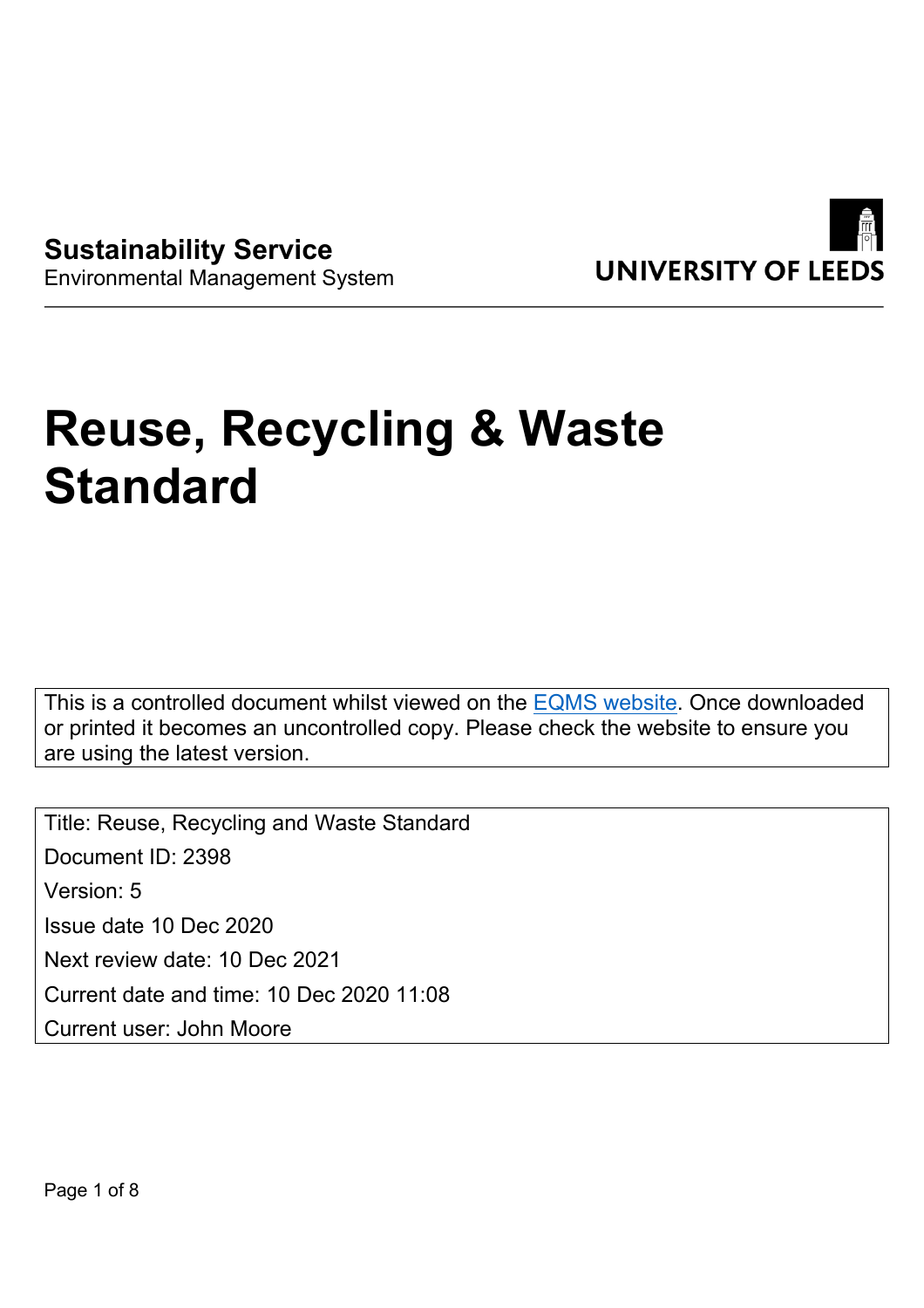## **1. Introduction**

The purpose of this Standard is to ensure that the University follows the principles of the waste hierarchy through reducing resource usage and managing its waste in ways that minimise impact on the environment and human health. It is supported by a series of guides, procedures and protocols that link to specific waste types and which are identified in section 8.

# **2. Scope**

The University expects this standard to apply to all operations and managed sites under direct University control, to all new and existing employees and all contractors working on our sites on behalf of the University. Where waste is collected by Leeds City Council the principles of the standard will be followed, but only where we have direct control and only up until waste and recycling is collected. Sites at St James Hospital not following the University approach must follow local waste, recycling and reuse procedures and direction.

## **3. Principles & Requirements**

This Standard explains the principles that must be adopted in order to manage the sustainability risks associated with resource use and the final disposal of resources by the University. It also sets out the requirements for managing waste & recycling at the University.

# **4. Principles**

The University will adopt the following principles with its use of resources and the final disposal of these resources through reuse, recycling, waste to energy, high temperature incineration or landfill.

#### **4.1 Adopting the waste hierarchy**

• The University will demonstrate a commitment to applying the waste management hierarchy principles. Priority shall be given to avoidance and minimisation of waste generation followed by recovery, reuse and recycling. An example of this is the minimisation of single-use and disposable items used by the University. The least preferred option shall be disposal to landfill.

| Document ID: 2398 | <b>SION: 5</b> | Issue date 10 Dec 2020 |
|-------------------|----------------|------------------------|
|                   |                |                        |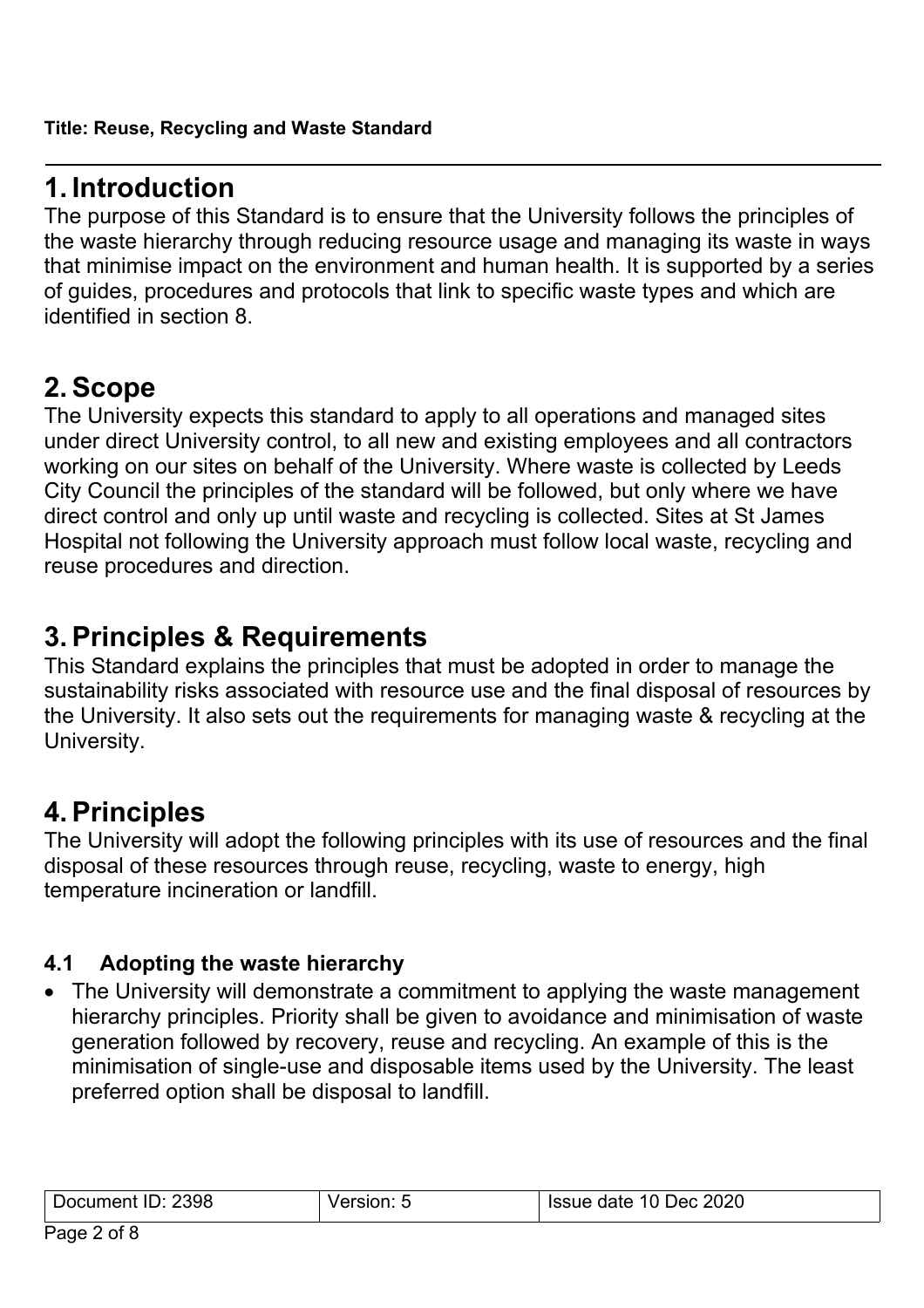**Title: Reuse, Recycling and Waste Standard**



**Prevention** – Using less material in design and manufacture. Keeping products for longer; reuse. Using less hazardous materials.

**Preparing for Reuse** - Checking, cleaning, repairing, refurbishing, whole items or spare parts.

**Recycling** - Turning waste into a new substance or product. Includes composting if it meets quality protocols.

**Other Recovery** - Includes anaerobic digestion, incineration with energy recovery, gasification and pyrolysis which produce energy (fuels, heat and power) and materials from waste; some backfilling.

**Disposal** - Landfill and incineration without energy recovery.

#### **4.2 Reuse, recycling and waste**

In order to minimise sustainability impacts linked to the disposal of resources the University:

- Shall focus specific attention on hazardous and high volume wastes such as chemical waste, construction waste and furniture. However, the principles detailed in this Standard shall apply to all types of waste.
- Where appropriate and feasible will endeavour to substitute materials with less hazardous alternatives and will ensure stringent segregation of hazardous and nonhazardous wastes.
- Will investigate innovative methods where common reuse, recycling or waste challenges are identified.

| 2398<br>' )ocument ∶<br>שו | $-$ <b><i><u>PAIAL</u></i></b><br>sion. a | 10 Dec 2020<br>lssue date ' |
|----------------------------|-------------------------------------------|-----------------------------|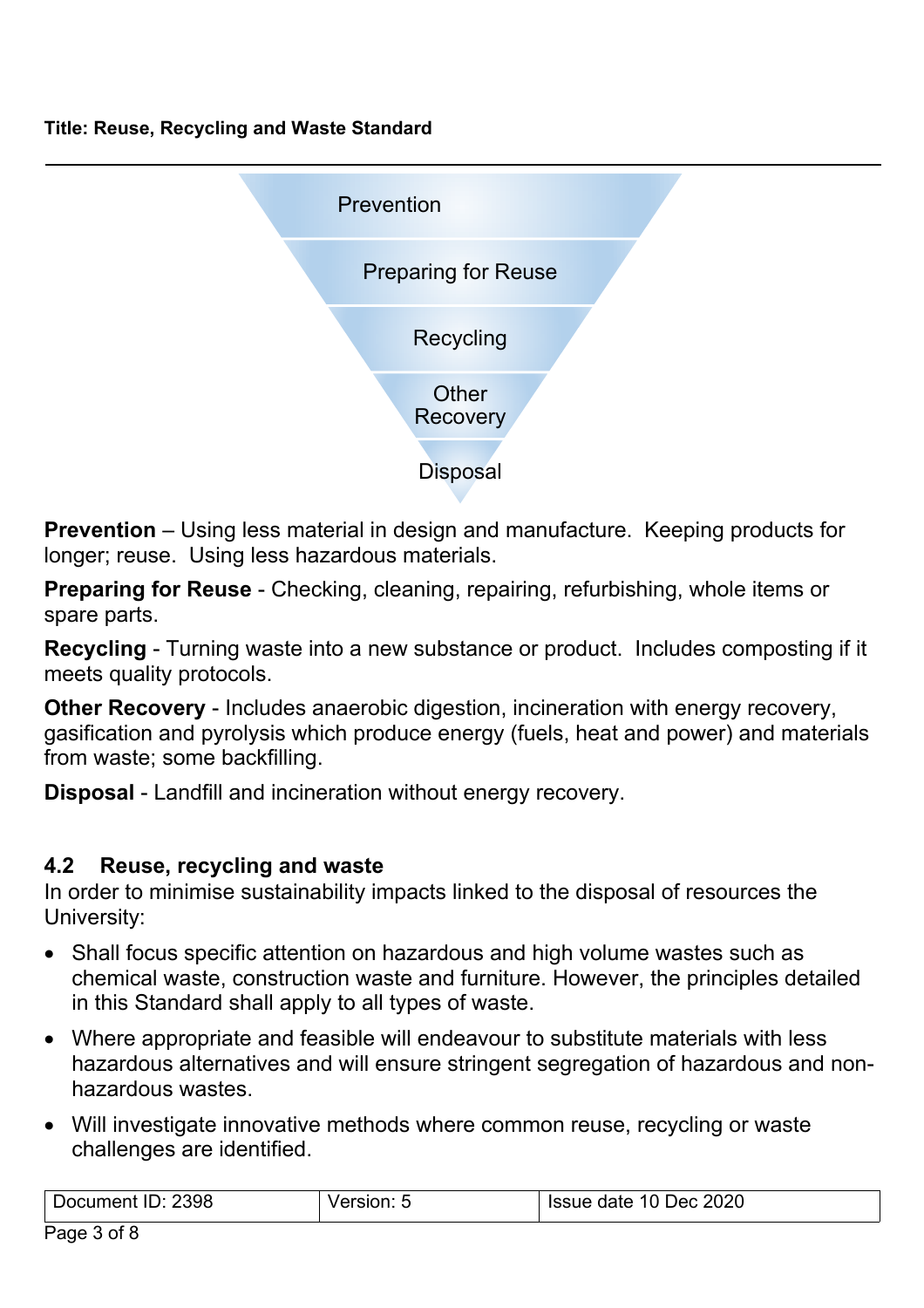#### **Title: Reuse, Recycling and Waste Standard**

- Will manage all unavoidable waste in such a way that the risk of harm to human health is minimised and pollution of the environment is avoided.
- Will apply the "Proximity Principle", aiming to dispose of all waste as near to its point of origin as possible, taking into account the availability of suitable facilities, in order to minimise the energy, possibility of accident and environmental impact associated with the long distance transport of waste and to ensure that potential problems associated with waste disposal are not simply exported to other regions.
- Will ensure that any future waste management contractors that we have direct influence over (i.e. Leeds City Council collections not included) are assessed to support the principles of this Standard and evaluated as part of the procurement process.

#### **4.3 Use of resources**

In order to minimise sustainability impacts associated with resource extraction and consumption the University:

- Recognises the limitations in resource availability, and within its operations shall endeavour to minimise both the use of resources / materials, and the subsequent generation of waste in all its activities.
- Will endeavour to select equipment and materials that reduce and minimise resource use.
- Shall explore technically and financially feasible measures and cost effective options to improve efficiency in the consumption of materials and resources.
- Shall identify resource-related risks as part of the Environmental Aspects and Impacts Assessment process and addressed in the Environmental Management System and programmes.
- Will explore options for collaborative consumption in order to minimise resource use and extend the life of goods and materials.
- Encourage all staff to use the reuse network to extend the life of equipment and materials and will endeavour to expand the remit of the current reuse system.
- Will work with partners, suppliers and other stakeholders to ensure that resource usage is minimised, reuse is maximised and to ensure that any unavoidable waste is recycled or used as inputs to other processes where possible.

# **5. Requirements**

| Document ID: 2398 | version <sup>.</sup> | Issue date 10 Dec 2020 |
|-------------------|----------------------|------------------------|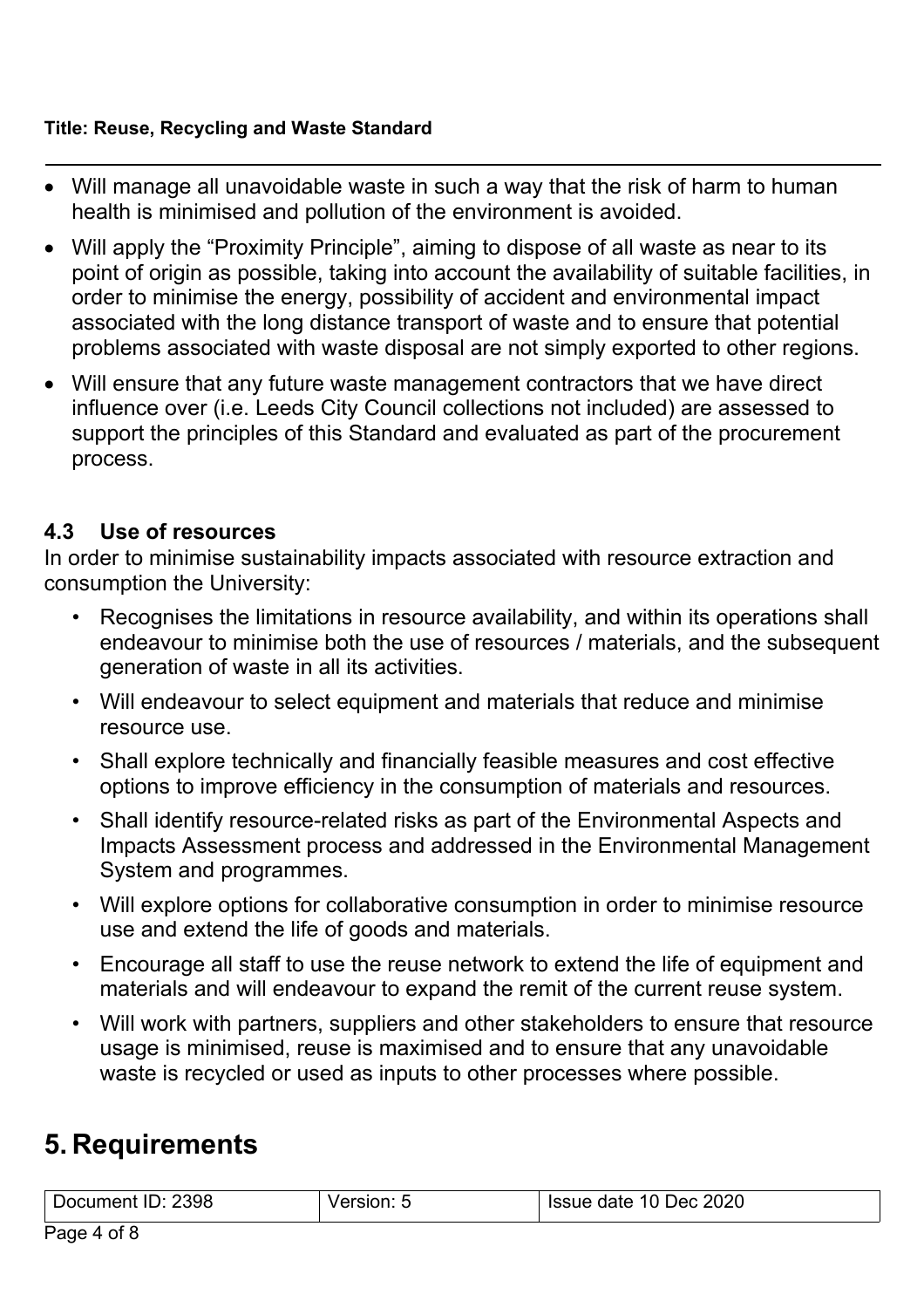This section sets the requirements that must be followed by University staff who have responsibility for the management of waste and recycling at the University.

#### **5.1 Handling and storage of waste**

- Wastes shall be segregated where possible to prevent incompatible materials coming into contact with each other and to prevent contamination of potentially recyclable materials.
- All wastes shall be stored securely once collected and if possible in designated dry areas. Wastes will not be stored on site for periods exceeding 6 months.
- Any liquid waste generated by the University must be stored in appropriate receptacles. Any short term storage outside of the laboratory should be in a secure designated dry area and provided with a spill tray, of sufficient size to contain the loss of 110% of the liquid stored.

#### **5.2 Waste Transfer and Off-Site Treatment/Disposal**

This section does not apply to Leeds City Council collections.

- Any third party used to transport, treat and/or dispose of waste is competent and licensed to undertake the task, in advance of any transport, treatment and/or disposal contract being arranged.
- All waste management contractors (collection, transport and treatment/disposal) that provide services to the University will be checked in terms of their environmental performance (including prosecutions via the Environment Agency and Health & Safety Executive) prior to contracts being arranged.
- As part of the tender process waste contractors will be assessed on their ability to help the University adhere to the principles outlined within this standard.

#### **5.3 Monitoring and Record Keeping**

This section does not apply to Leeds City Council collections.

- Waste storage areas shall be inspected on a quarterly basis.
- Completed Waste Transfer Notes shall be kept for a period of 3 years, or longer as required by national legislation.
- Completed Consignment Notes for hazardous waste shall be kept for a period of 3 years, or longer as required by national legislation.

| Document ID: 2398 | ersion: | Issue date 10 Dec 2020 |
|-------------------|---------|------------------------|
|                   |         |                        |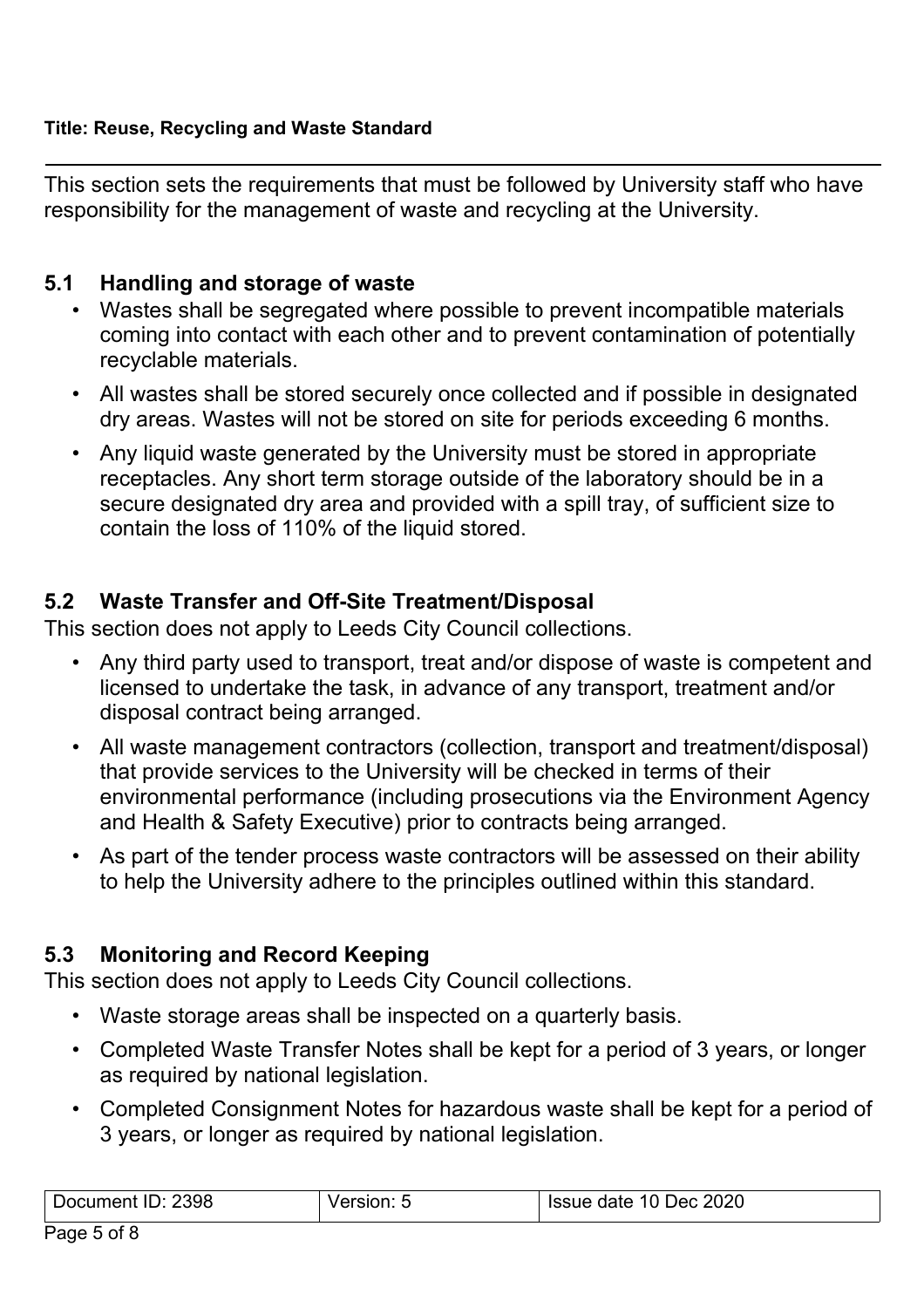#### **Title: Reuse, Recycling and Waste Standard**

- Periodic audits of waste contractors will be carried out. These will include the transportation, treatment and disposal of waste and will be undertaken to ensure that they are working in accordance with the agreed contract and performance expectations.
- The frequency of audits shall be based upon the risks associated with the types and quantities of wastes being transported and disposed of. As a minimum, waste contractor audits shall be conducted for every new reuse, recycling or waste contract.
- Waste audit reports (including waste contractor audit reports) shall be available and maintained. Actions identified from waste audits shall be tracked and closedout and meet the requirements of the Corrective and Preventive Action Procedure.
- The disposal of waste across the estate will be monitored, measured and recorded by the Sustainability Service and reported annually. University approved waste contractors will provide information on disposal and treatment methods and the quantities reused, recycled, incinerated or landfilled.
- The requirements of this Standard and its associated procedures will be audited as part of the EMS and SMS auditing schedules. Findings from these will be documented and outcomes used to improve the overall process.

# **6. Roles & Responsibilities**

**The Director of Sustainability Services**: will act on behalf of the University to ensure the principles of this standard are embedded into University activity and operations and that the requirements are met.

**The Cleaning Services Manager**: will ensure that the principles and requirements of this standard are followed within areas of their responsibility.

**Health & Safety Services**: will ensure that the principles and requirements of this standard are followed within areas of their responsibility.

**Environmental Compliance Manager**: will ensure that the principles and requirements of this standard are followed and that the University remains compliant with all relevant legislative requirements.

**The Residential Property Manager**: will ensure that the principles and requirements of this standard are followed within areas of their responsibility.

**The Sustainability Service**: will support staff with procurement and waste disposal responsibilities in fulfilling the principles and requirements of the standard. They will also monitor and record total University waste, recycling and reuse quantities.

| Document ID: 2398 | Issue date 10 Dec 2020 |
|-------------------|------------------------|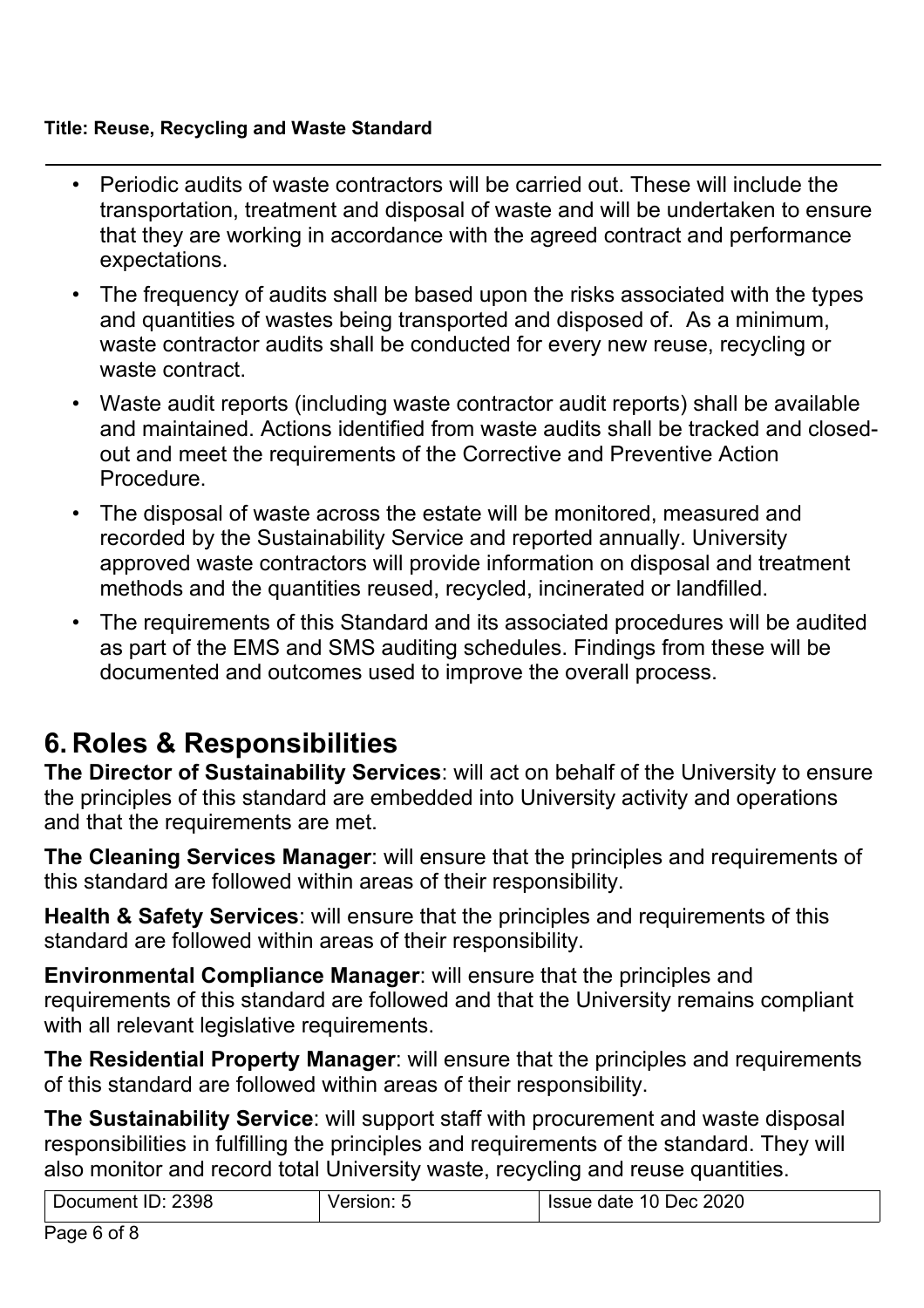## **7. Review**

This Standard shall be periodically audited and reviewed to determine its accuracy and relevance with regard to legislation, education, training and technological changes. In all other circumstances, it shall be reviewed no later than 2 years since the previous review.

### **8. Waste Types and Associated Guidance and Procedures**

For quick guidance on how to dispose of re-usable items, recyclables and waste please view the 'Reuse, Recycling & Waste Guide' found at [sustainability.leeds.ac.uk](https://sustainability.leeds.ac.uk/). The following is a list of common University Waste types and their associated guidance or procedural documentation. All documents can be found on the EQMS management system at <https://universityofleeds.myeqms.com/>.

#### **Hazardous Waste**

- [Chemical Waste \(Management of Hazardous Chemical Waste\)](http://wsh.leeds.ac.uk/info/233/hazardous_chemical_waste/269/hazardous_chemical_waste)
- [Healthcare Waste \(Management of Healthcare Waste Streams\)](http://wsh.leeds.ac.uk/info/232/healthcare_waste/267/healthcare_waste)
- [Disposal to Drain \(Management of Waste Disposal to Drain\)](http://wsh.leeds.ac.uk/info/234/disposal_to_drain/153/disposal_to_drain)
- Radioactive Waste (Radioactive Waste Disposal)
- [Waste Electrical and Electronic Equipment \(WEEE Procedure\)](http://sustainability.leeds.ac.uk/ems/)
- [Domestic batteries](http://sustainability.leeds.ac.uk/get-involved/reduce-your-environmental-impact/recycling/)
- [Non-domestic batteries](https://sustainability.leeds.ac.uk/get-involved/reduce-your-environmental-impact/recycling/)
- Fluorescent tubes
- [Construction and maintenance waste](https://sustainability.leeds.ac.uk/ems/)
- [Asbestos Waste](http://wsh.leeds.ac.uk/info/184/asbestos/107/asbestos)
- [Contaminated equipment](https://sustainability.leeds.ac.uk/get-involved/reduce-your-environmental-impact/recycling/)
- [Metal Waste](https://sustainability.leeds.ac.uk/get-involved/reduce-your-environmental-impact/recycling/)

#### **Non-Hazardous waste**

- Recyclable waste (see guide)
- Food waste (see quide)

| Document ID: 2398 | sion | Issue date 10 Dec 2020 |
|-------------------|------|------------------------|